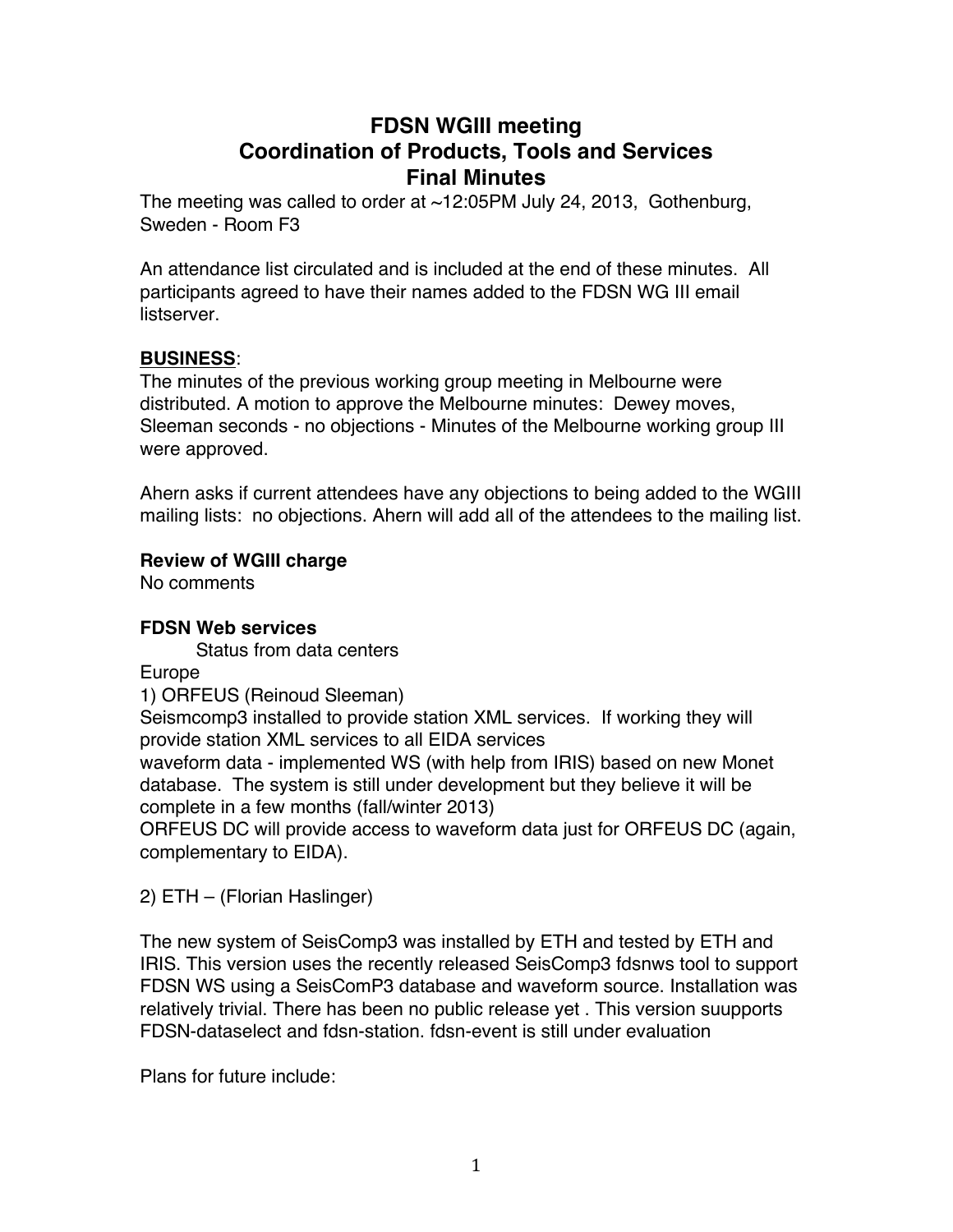\* Web Services connected to live SCP3 dB, with data, events updated in nearreal-time

- \* Support of event catalog for Swiss region
- \* ETH plans to offer community access to Swiss archives by Autumn 2013
- \* ETH wants to evaluate how WS can compliment EIDA

The new system of SeisComp3 was installed and tested by IRIS. This version uses SeismComp3 version for supporting FDSN WS. Installation was relatively trivial. Supports FDSN-dataselect and fdsn-station - fdsn-event still under test and not publicly released yet

Plans for future include:

- Web Services connected to live SCP3
- support of event catalog for Swiss region
- ETH plans to offer community access by Autumn 2013
- ETH sees WS and EIDA services as complementary

3) GEOFON (Angelo Strollo & Joachim Saul) Very similar report to ETH - same status and timeline

internal testing - public access to be implemented by end of year

4) RESIF (Helle Pedersen)

2 WS installed but this system does NOT use the web services implemented in SeisComp3. One of RESIF's partners is responsible for consolidated bulletins. RESIF has not installed event web services.

5) There was no report from INGV

### US

### 1) IRIS (Trabant)

IRIS has implemented FDSN versions of dataselect, station, and event and has been operating them for about 3 months. Prior to that, IRIS was operating IRIS style WS for about two years or more. IRIS will deprecate the IRIS versions of web services at the end of 2013 and rely totally on the newer FDSN versions. Other IRIS client software has been ported to FDSN services (Command line, Java, Matlab, jWeed, etc. IRIS s fully committed to the FDSN web services.

After some experience with the FDSN web services IRIS has made some recommendations for additions and extensions to them. These will be circulated within FDSN WG III for discussion and hopefully approval.

IRIS has several other services in operation and believes that at some future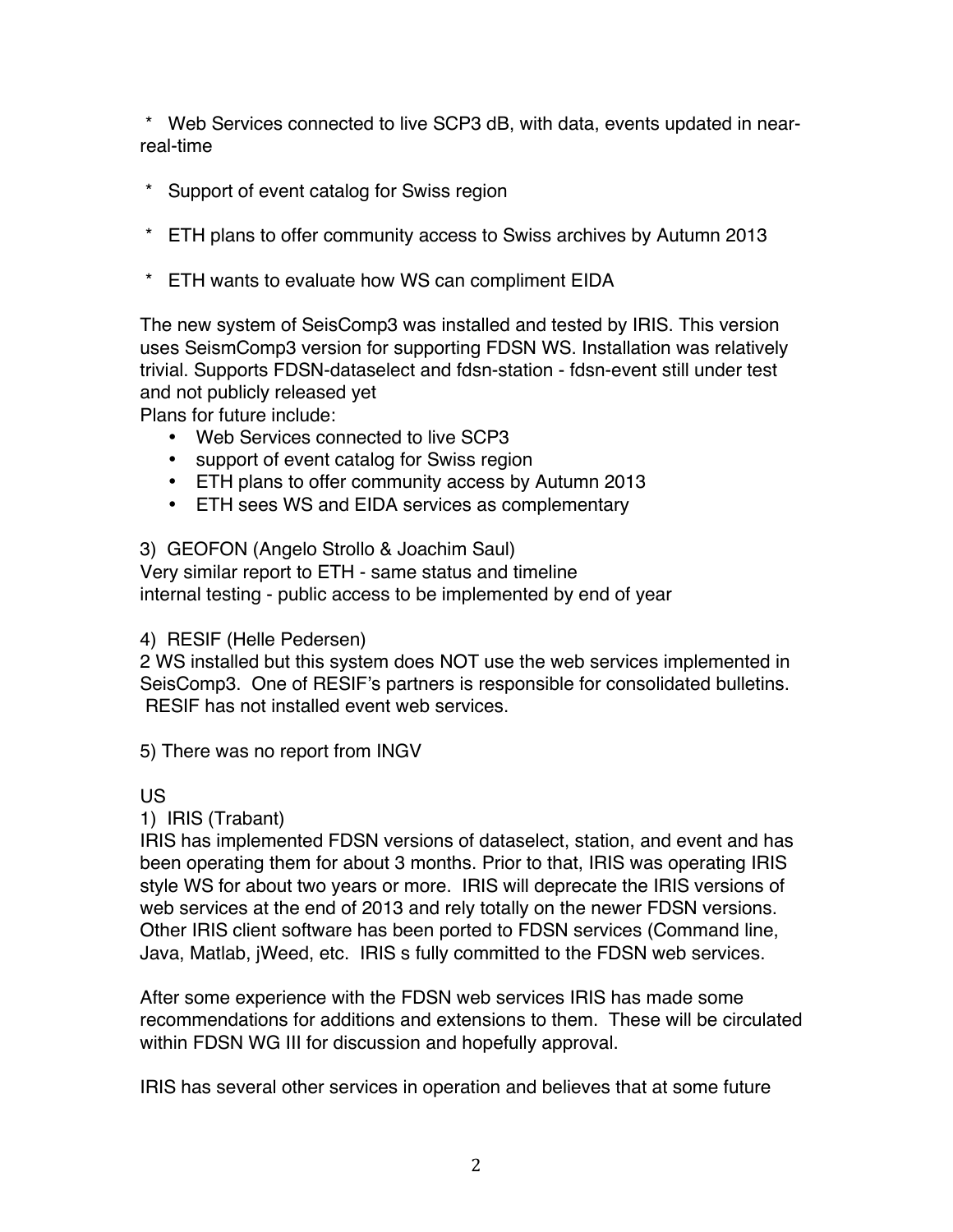time, after other FDSN centers have fully implemented the first three services, it may be appropriate for the FDSN to consider adoption of them into the FDSN web services collection. These include such services as SAC poles and zeros, a service to return RESP files, the time series web service that performs digital signal processing, a rotation service that can rotate time series into transverse and radial components or rotate non-traditionally aligned time series into N-S or E-W components. More information can be found at service.iris.edu

#### WebService usage at IRIS DMC

Current web service use at the IRIS DMC is 100s of gigabytes and 50-150 unique users per day with both of these trending upwards. Client software shows a tremendous variety including those that IRIS has developed and supports as well as those that have been independently developed. Statistics show that FetchBulkData has the most hits but Wget has accessed the most data and ObsPy is one of the more common methods invoking web services.

### **Parametric Data Centers**

#### USGS - Jim Dewey

NEIC has implemented web services for events following the FDSN standards. They can be accessed at http://earthquake.usgs.gov/earthquakes/feed/v1.0/ (menu at left). They would like feedback on compatibility with the FDSN services.

ISC - Dmitry - plans for FDSN WS to be implemented at the ISC mirror in Seattle. They are committed to putting the ISC bulletin in QuakeML format with access through FDSN event services. ISC runs 4 mirrors of the ISC database (Tokyo, CTBTO, US LLNL and IRIS DMC)

Ahern indicated that IRIS would like to eliminate IRIS event services once NEIC and ISC are up and running as they are more appropriate centers to provide event-based information allowing the IRIS DMC to eliminate themselves from the event distribution business.

### **General WS (Trabant)**

IRIS would like consideration of 5 new aspects of the web services including

- 1) Specification of required versus optional services parameters
- 2) Addition of "format" parameter (optional/default behavior)
- 3) Addition of "nodata" parameter to control the HTTP response code remove a hanging
- 4) Clarification of definition for min/max latitude and longitude values (include "or equal to")
- 5) Clarification of starttime/endtime

Ahern asked if there were any objections to adoption of suggestions - Sleeman agrees, but would like Chad to send out information for WGIII to review and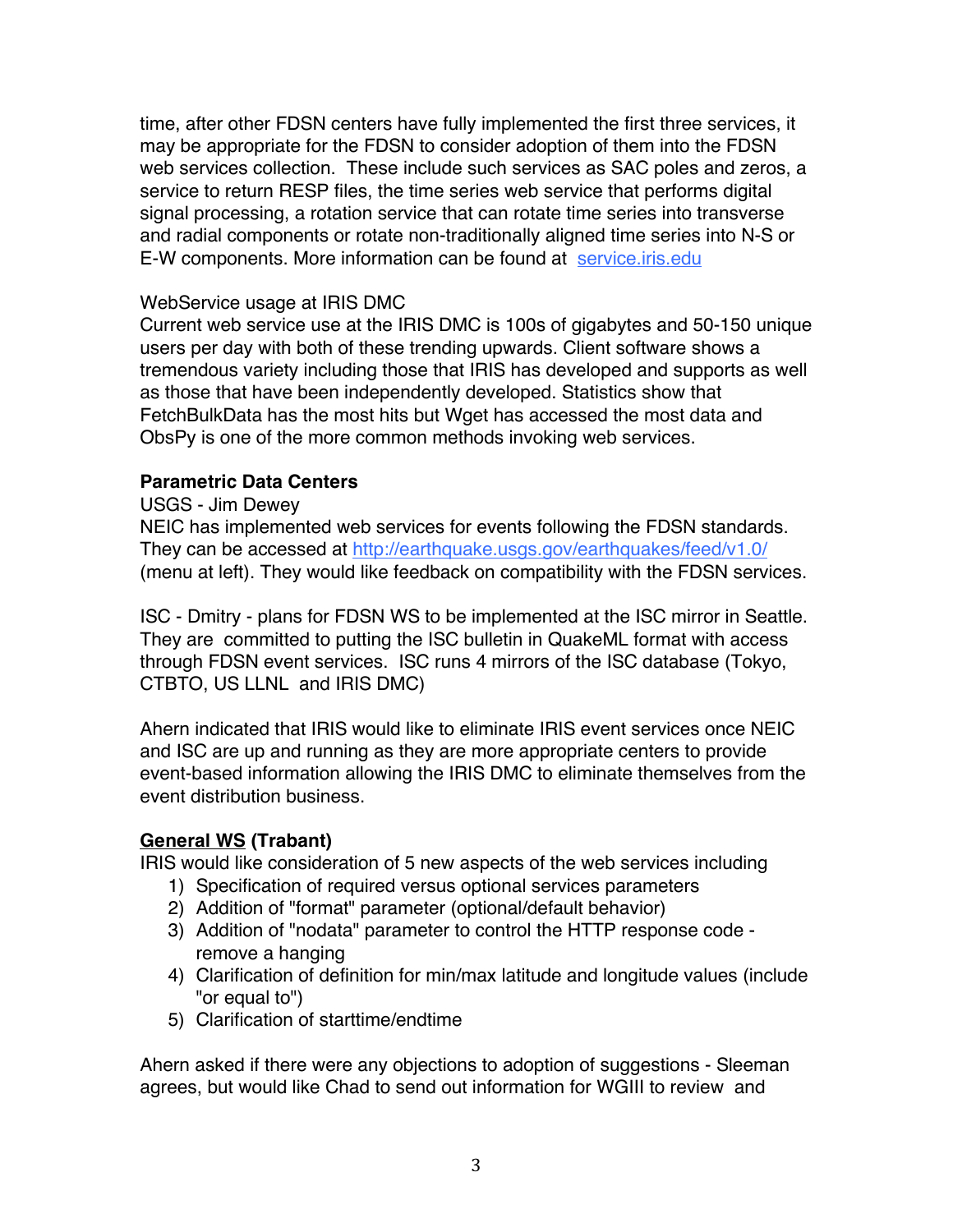provide comments. It was decided that the comment period would be 4 weeks to accommodate the holidays in Europe. Ahern concurred.

IRIS recommendations for extensions to existing web services FDSN\_station service

- a) add a format parameter and accept format  $=$  text
- b) accept format json or geojson to return those format responses
- c) add "matchtimeseries" as optional parameter to limit results
- d) add 'nodata' as an optional parameter and accept nodata=204 and 404 to control
- e) accept multiple selection parameters as a POST style request

FDSNWS-event

a) add 'format' parameter and accept format=text

Florian asked if there is a 'query' under formats to allow users to see what formats are available? Chad indicated that one could return a "WADL (Web Application Description Language) that might be a place to identify options for the parameters.

Tim: FDSN should identify acceptable types of formats. This item will also be distributed within WG III with a 4-week response time.

### **Ahern - PRODUCTS**

Ahern described the 5 product levels that IRIS has adopted, following the lead of NASA. These levels are:

- 0 raw data
- 1 QC'd data
- 2 derived information using standard processing
- 3 Seismological research products
- 4 Integrated research products (multi disciplinary)

IRIS currently has level 0 through 3 products available. Ahern asked if any other FDSN centers had implemented any products or if FDSN members had any ideas as to what new products could be. Torlid asked if these product levels being used by IRIS were appropriate for use within the FDSN. Tim said that these were not specifically IRIS levels but were adapted from NASA definitions but developed through EarthScope to coordinate integrated seismic/GPS developments. Perhaps these are useful considerations for EPOS.

Ahern showed the products available on the IRIS web site and identified several of the key IRIS products available from www.iris.edu/dms/products. These included EMC, GMV, Event plots, back-projections, etc. Ahern also demonstrated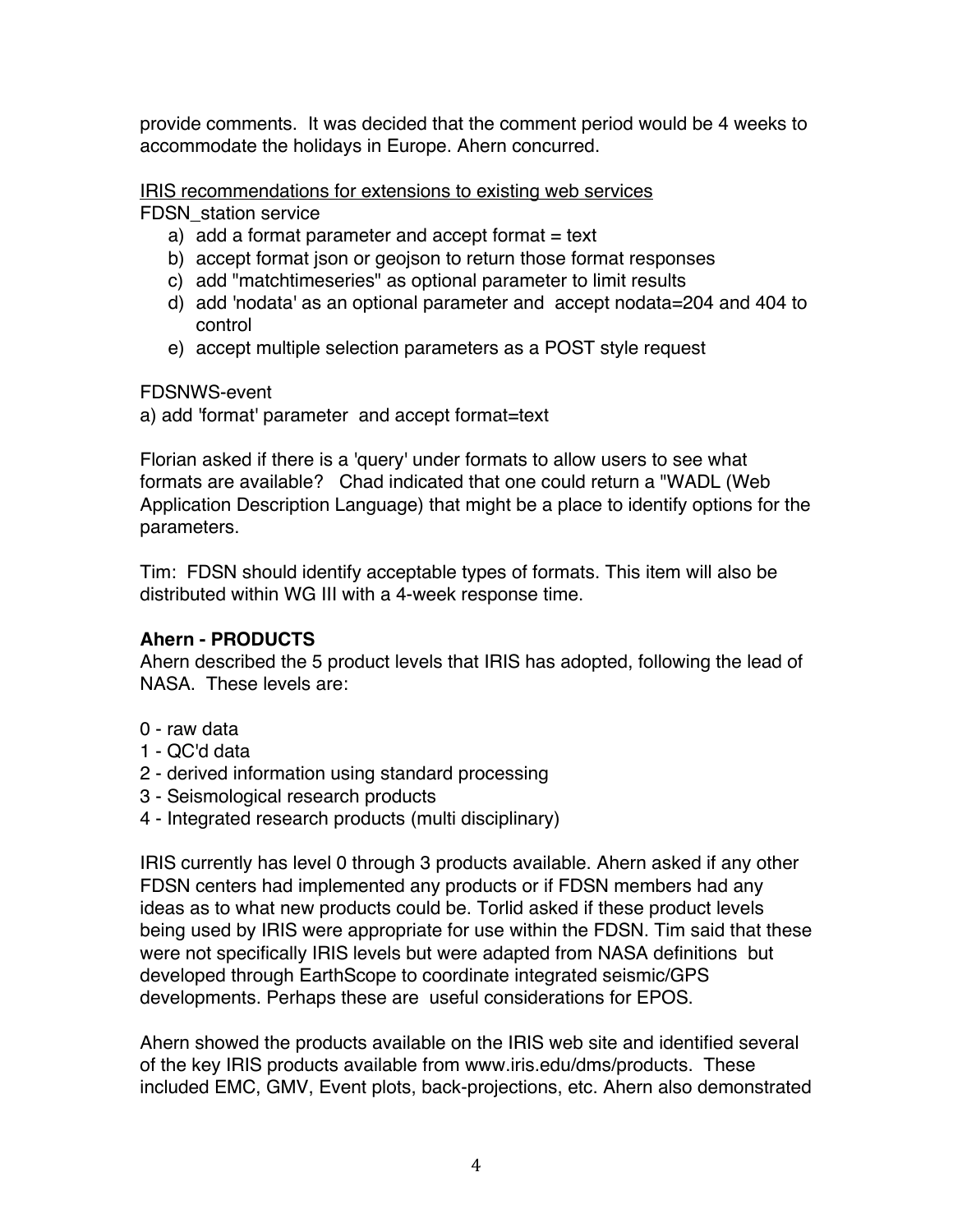the IRIS product management system (SPUD), a product repository. Ahern asked how products should be coordinated within FDSN? Should there be standard products? Torild indicated that some products should be extended (global events) but probably there was no need for shared regional products Johannes felt that there should be standards for calculations like CMTs.

Tim raised the point as to how are products discovered? At IRIS, products can be found via web services as well as through the web site. Perhaps we should start a discussion through the WG III email list? This seemed like most people supported this approach.

### **Quality Assurance**:

Ahern gave a brief review of the IRIS QA Effort called MUSTANG. Currently MUSTANG has ~24 metrics developed. It uses web services for the basic architecture and as much as possible uses a documentation and usage style similar to other FDSN and IRIS web services. It is developing the logic to determine when metrics need to be recalculated due to changes in related time series or metadata. MUSTANG is designed to be part of a larger more distributed QA system and can accept metrics determined at other locations. All access to underlying QA metrics is done through web services.

MUSTANG consists of three primary components including:

- 1) Master Scheduler
- 2) Central metrics storage system
- 3) metrics calculators

The current status is that  $\sim$  24 simple metrics have been implemented. Multiple time series metrics such as station percentage completeness, multiple station aggregates are being developed now and some of the more complex processing metrics such as - PSD's are nearly complete. PSDs are now storing the raw numbers and the instrument response is applied later making it easier to accommodate changes in metadata. MUSTANG will also provide multiple time series metrics including such things as cross correlation, differenced/aggregate PDFs and comparisons to caluclated tides. There are also many other metrics being considered. MUSTANG is being designed to be able to more easily add new metrics,

LASSO - Latest Assessment of Seismic Station Observations is being developed by IRIS Instrumentation Services especially the IRIS GSN. The MUSTANG client interface is underdevelopment by IRIS GSN, but can be applied to all data holds/virtual networks.

Documentation - service.iris.edu/mustangbeta/metrics/docs/1/help all documentation links will be put on FDSN webpage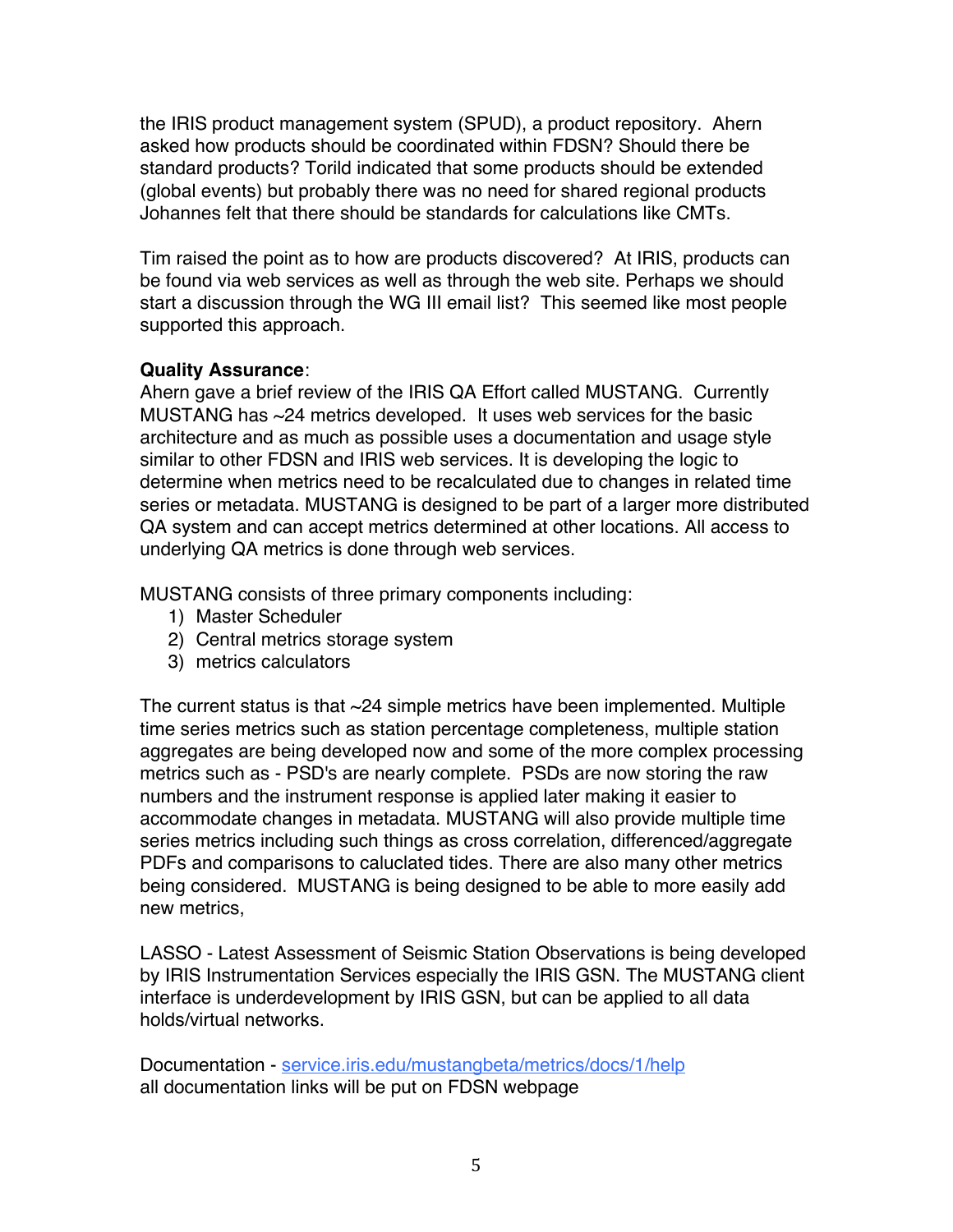What should the next steps be for QA within the FDSN? Florian: MUSTANG is a perfect pilot project. Let's see how MUSTANG works in this role. Europe may take this and add/modify, or create a new system. Might be too new to standardize at this point.

Sleeman: Need information on definitions and algorithms: might wish to alter timing of calculations, for example hourly instead of daily metrics.

Pederson: No need to standardize right away. Users might develop "tastes" for certain metrics. A variety of approaches might allow community to define what is most useful.

Florian: a centralized discussion is still important to begin.

Ahern: maybe a discussion thread through WGIII?

Johannes: Would like to see an overview of what each data center is currently providing in terms of QC.

Sleeman: metrics are very similar at this point. At least the base parameters (not complex/higher order metrics - i.e. complex calculations, intersensor/station comparisons, etc) Let's start with basic definition of basic metrics

Ahern: The base-order metrics should be stable for MUSTANG by the end of the year. At that point, perhaps we can compare them to other FDSN metrics.

Pederson: Redefinition of metrics may have impact on large data holdings if recalculations are required. Ahern responded that single metric changes shouldn't have that much impact. We'll just have to see.

Johannes: This should be a topic for Prague FDSN meeting

Chadwick: Some QA metrics can become products.

Angelo: Asked if there was any word on a "Broker"?

Ahern: IRIS is calling it a "Federator" instead of Broker. IRIS is developing an IRIS federator. Perhaps EIDA should develop an EIDA broker. Requests will return where data can be found but the data will flow directly from individual data centers to the user and this will allow data usage metrics to be tied to each federated FDSN data center. IRIS will not send data from other federated FDSN centers through the IRIS DMC. Should be complete sometime this year or early